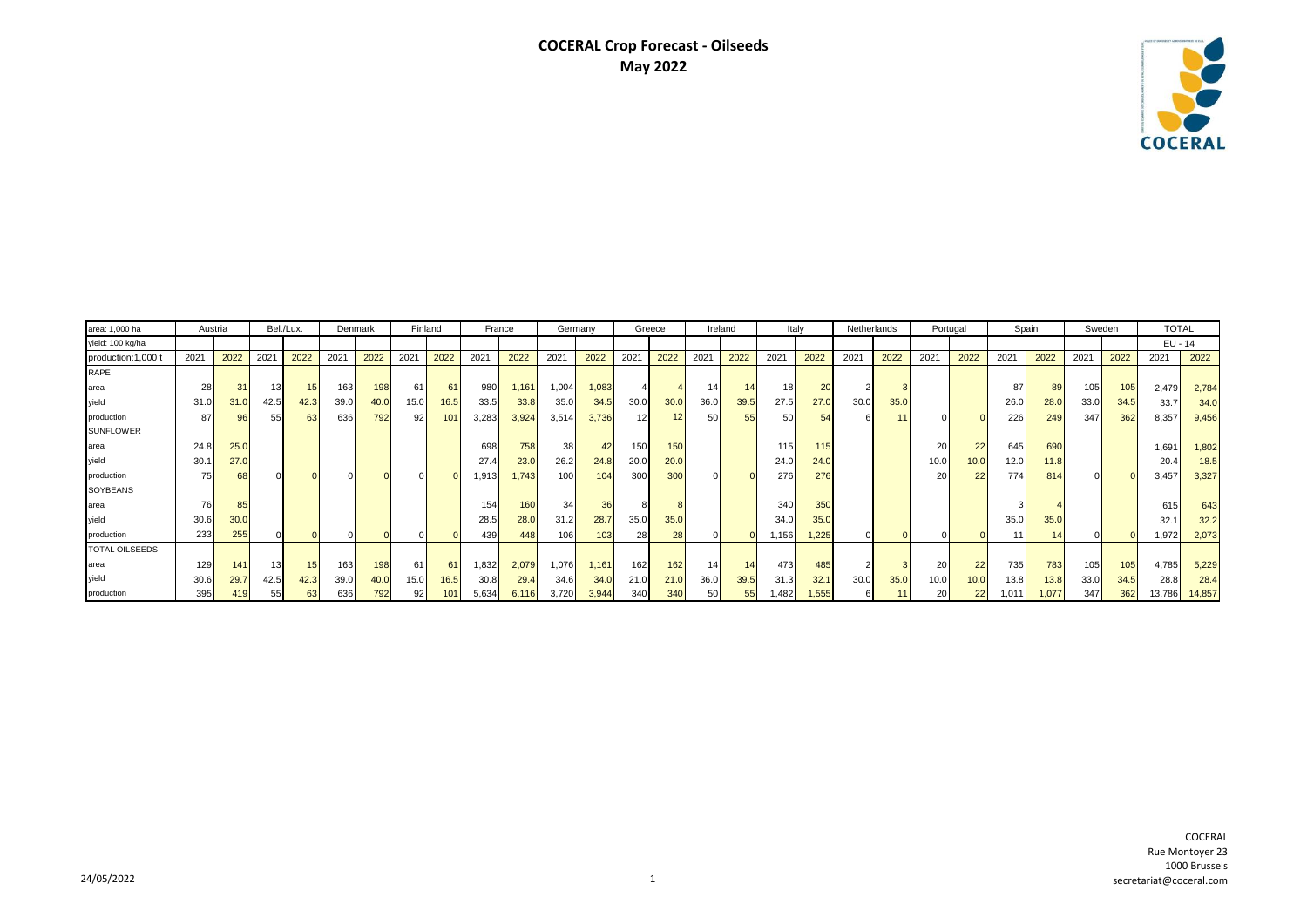## **COCERAL Crop Forecast - Oilseeds May 2022**



| area: 1,000 ha        | Czech Rep. |       | Estonia |      | Hungary |       | Latvia |      | Lithuania |      | Poland |       | Slovakia |      | Slovenia       |      | Romania |       | Bulgaria |       | Croatia         |      | <b>TOTAL</b> |        |
|-----------------------|------------|-------|---------|------|---------|-------|--------|------|-----------|------|--------|-------|----------|------|----------------|------|---------|-------|----------|-------|-----------------|------|--------------|--------|
| yield: 100 kg/ha      |            |       |         |      |         |       |        |      |           |      |        |       |          |      |                |      |         |       |          |       |                 |      | $EU - 27$    |        |
| production: 1,00      | 2021       | 2022  | 2021    | 2022 | 2021    | 2022  | 2021   | 2022 | 2021      | 2022 | 2021   | 2022  | 2021     | 2022 | 2021           | 2022 | 2021    | 2022  | 2021     | 2022  | 2021            | 2022 | 2021         | 2022   |
| <b>RAPE</b>           |            |       |         |      |         |       |        |      |           |      |        |       |          |      |                |      |         |       |          |       |                 |      |              |        |
| area                  | 375        | 370   | 75      | 75   | 270     | 295   | 145    | 145  | 295       | 280  | 000, ا | 1.000 | 149      | 149  | 4              |      | 350     | 380   | 140      | 165   | 35 <sub>1</sub> | 40   | 5,317        | 5,687  |
| yield                 | 33.5       | 36.0  | 25.5    | 24.0 | 27.0    | 34.0  | 30.0   | 32.0 | 31.5      | 30.0 | 32.0   | 29.5  | 33.5     | 35.5 | 23.2           | 23.5 | 27.0    | 27.0  | 29.0     | 30.0  | 25.3            | 28.3 | 32.1         | 32.3   |
| production            | 1,256      | .332  | 191     | 180  | 729     | 1,003 | 435    | 464  | 929       | 840  | 3,200  | 2,950 | 499      | 529  | 9              |      | 945     | 1.026 | 406      | 495   | 89              | 113  | 17,046       | 18,397 |
| <b>SUNFLOWER</b>      |            |       |         |      |         |       |        |      |           |      |        |       |          |      |                |      |         |       |          |       |                 |      |              |        |
| area                  | 18         | 20    |         |      | 605     | 625   |        |      |           |      |        |       | 86       | 92   |                |      | 1190    | 1220  | 830      | 845   | 40              | 45   | 4,460        | 4,650  |
| vield                 | 25.0       | 25.0  |         |      | 31.0    | 30.0  |        |      |           |      | 18.5   | 20.0  | 26.5     | 27.0 |                |      | 26.0    | 25.0  | 24.5     | 23.5  | 30.0            | 30.0 | 24.3         | 23.0   |
| production            | 45         | 50    |         |      | ,876    | 1,875 |        |      |           |      |        |       | 228      | 248  |                |      | 3,094   | 3,050 | 2,034    | 1,986 | 120             | 135  | 10,854       | 10,673 |
| <b>SOYBEANS</b>       |            |       |         |      |         |       |        |      |           |      |        |       |          |      |                |      |         |       |          |       |                 |      |              |        |
| area                  | 15         |       |         |      | 80      | 82    |        |      |           |      |        |       | 46       | 48   |                |      | 195     | 200   | 42       | 45    | 85              | 80   | 1.082        | 1,119  |
| yield                 | 23.0       | 23.0  |         |      | 26.0    | 26.0  |        |      |           |      | 22.0   | 22.0  | 21.5     | 21.5 |                |      | 21.0    | 21.0  | 15.0     | 15.0  | 30.0            | 29.0 | 28.2         | 28.2   |
| production            | 35         | 37    |         |      | 208     | 213   |        |      |           |      |        | 11    | 99       | 103  |                |      | 410     | 420   | 63       | 68    | 255             | 232  | 3,050        | 3,157  |
| <b>TOTAL OILSEEDS</b> |            |       |         |      |         |       |        |      |           |      |        |       |          |      |                |      |         |       |          |       |                 |      |              |        |
| area                  | 408        | 406   | 75      | 75   | 955     | 1,002 | 145    | 145  | 295       | 280  | 1,005  | 1,006 | 281      | 289  | $\overline{4}$ |      | 1,735   | 1,800 | 1,012    | 1,055 | 160             | 165  | 10,860       | 11,456 |
| yield                 | 32.7       | 34.9  | 25.5    | 24.0 | 29.5    | 30.9  | 30.0   | 32.0 | 31.5      | 30.0 | 32.0   | 29.5  | 29.4     | 30.5 | 23.2           | 23.1 | 25.6    | 25.0  | 24.7     | 24.2  | 29.0            | 29.1 | 28.5         | 28.1   |
| production            | 1,336      | 1.419 | 191     | 180  | 2,813   | 3,091 | 435    | 464  | 929       | 840  | 3,210  | 2,963 | 826      | 881  |                |      | 4.449   | 4,496 | 2,503    | 2,548 | 464             | 480  | 30,950       | 32,228 |